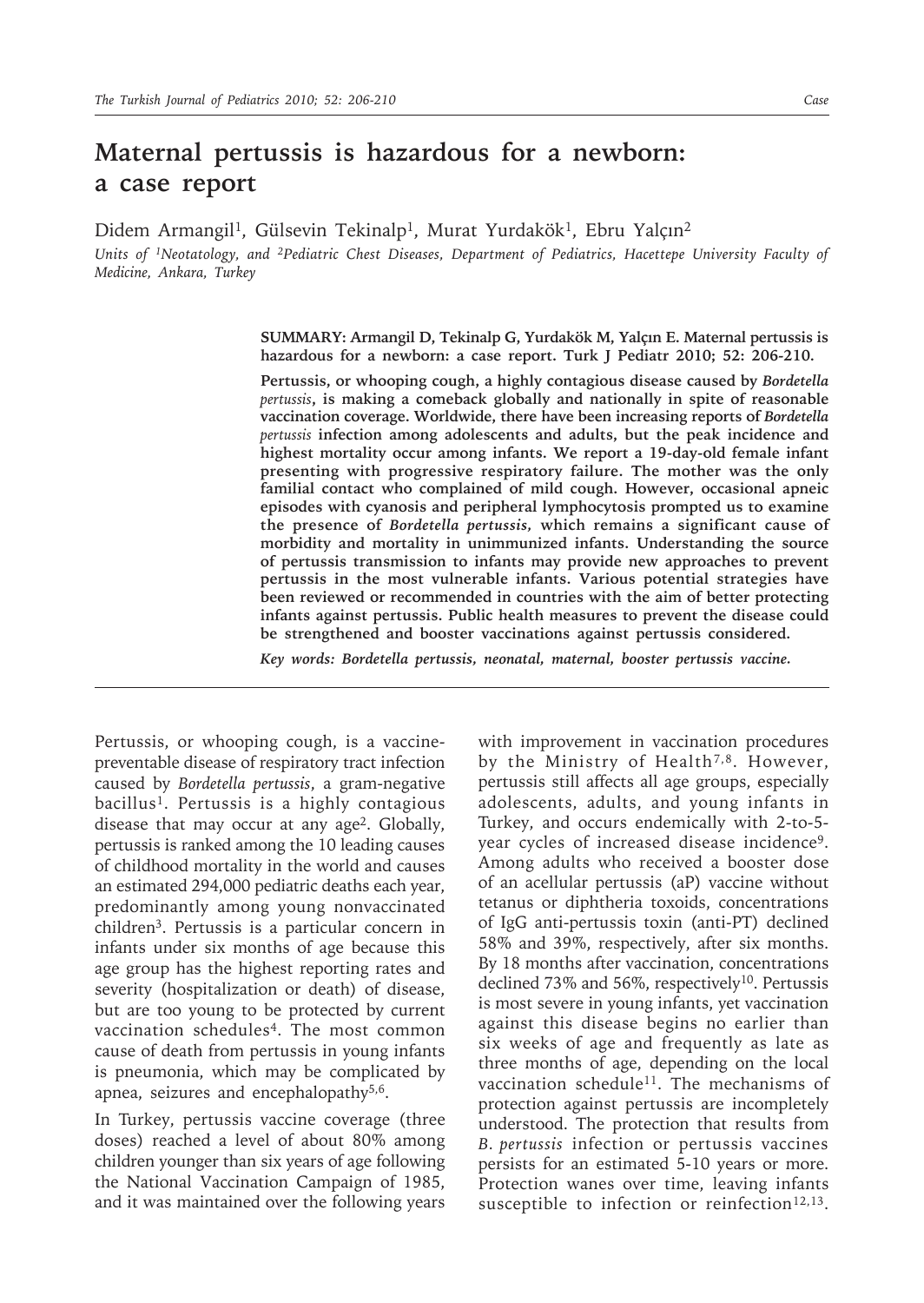In the present article, we describe a case of maternal transmission of *B. pertussis* to a neonate in whom treatment was successful.

## **Case Report**

A 19-day-old female infant was admitted to the neonatal intensive care unit (NICU) of Hacettepe University İhsan Doğramacı Children's Hospital, Ankara, Turkey. She was delivered by spontaneous vaginal delivery at 39 weeks' gestation with a birth weight of 3500 g. The infant had begun to have manifestations of mild viral upper respiratory tract infection at the age of 15 days. Her condition worsened abruptly at 18 days of age, with cough, cyanosis, apnea, and progressive respiratory failure requiring admission in the NICU. The infant's mother, who had received diphtheria-pertussistetanus (DPT) vaccination in childhood, had complained of mild cough four weeks before the onset of the infant's illness, but had not been treated with any antibiotics. On admission in our hospital, the infant had apneic episodes with cyanosis, and oxygen saturation decreased to 36% during a fit of coughing. Routine hematological tests showed a white blood cell count of 27,200/uL with a lymphocyte count of 16,320/uL, and C-reactive protein was 0.01 mg/dl. Chest X-ray showed mild pulmonary emphysema. Initially, the infant was treated with ampicillin and gentamycin. However, her condition deteriorated and she developed severe apnea and bradycardia during the night after admission and intubation was required. Intubation and ventilation was discontinued on the second day. Nasopharyngeal washing fluid was negative by polymerase chain reaction (PCR) for respiratory syncytial virus, influenza A and B viruses, adenovirus, parainfluenza viruses 1, 2, and 3, and coronavirus. These were PCR-negative and there was no coinfection with pertussis. In addition, the apneic episodes with cyanosis, whooping cough and lymphocytosis suggested neonatal pertussis, and erythromycin was started on day four after admission. Nasopharyngeal aspirates obtained before erythromycin treatment, on day four, were positive for *B. pertussis* using a culture with Bordet-Gengou-agar (BGA) and by a real time PCR assay based on the insertion sequence IS481 target<sup>14</sup>. Anti-PT was detected by the enzyme linked immunosorbent assay (ELISA) method in infant's serum and it was

negative. After a few days of erythromycin treatment, her condition improved with one or two bouts of paroxystic coughing every 12 hours. The mother was the only familial contact who complained of mild cough and was also the only contact positive for *B. pertussis*  by ELISA, with a titer of >100 Eu/ml and negative by culture. She was also treated with erythromycin, and contact of the parents with their infant was protected by having them wear a procedure mask. Ampicillin, gentamycin and erythromycin were continued for 10 days for the infant's treatment. When the infant had no clinical manifestations of pertussis, she was discharged from the hospital, and her mother continued her treatment for 10 days. Telephone follow-up three weeks later revealed no further cases of suspected pertussis in this family.

## **Discussion**

Worldwide, there have been increasing reports of *B. pertussis* infection among adolescents and adults, but the peak incidence and highest mortality occur among infants<sup>15,16</sup>. Infants are especially vulnerable because maternal placental antibodies decline to negligible levels by the age of two months, before active immunization is initiated<sup>17</sup>. Infants under one year of age are not fully immunized for pertussis and several studies have pointed out that pertussis is underestimated in this age group<sup>2,18</sup>.

Pertussis is an unusual cause of apnea in the NICU. The diagnosis of pertussis is based on clinical and laboratory factors. The clinical diagnosis criteria for pertussis are: prolonged cough lasting from 14 to 21 days, paroxysmal coughing, whooping cough, or post-tussive vomiting17,19. The laboratory criteria for diagnosis of pertussis are: isolation of *B. pertussis* from a clinical specimen or detection of Bordetella-specific antibodies in serum in the presence of a clinically compatible illness<sup>17-20</sup>. *B. pertussis* is fastidious and quite difficult to grow in the laboratory. It can be recovered from patients only in the first three to four weeks of illness, and is particularly difficult to isolate from previously immunized persons<sup>21</sup>. The use of PCR has made the rapid diagnosis of pertussis possible and is more sensitive than culture2. The PCR assay is also less affected by antimicrobial therapy<sup>22</sup>. Additionally, because infected infants do not usually present with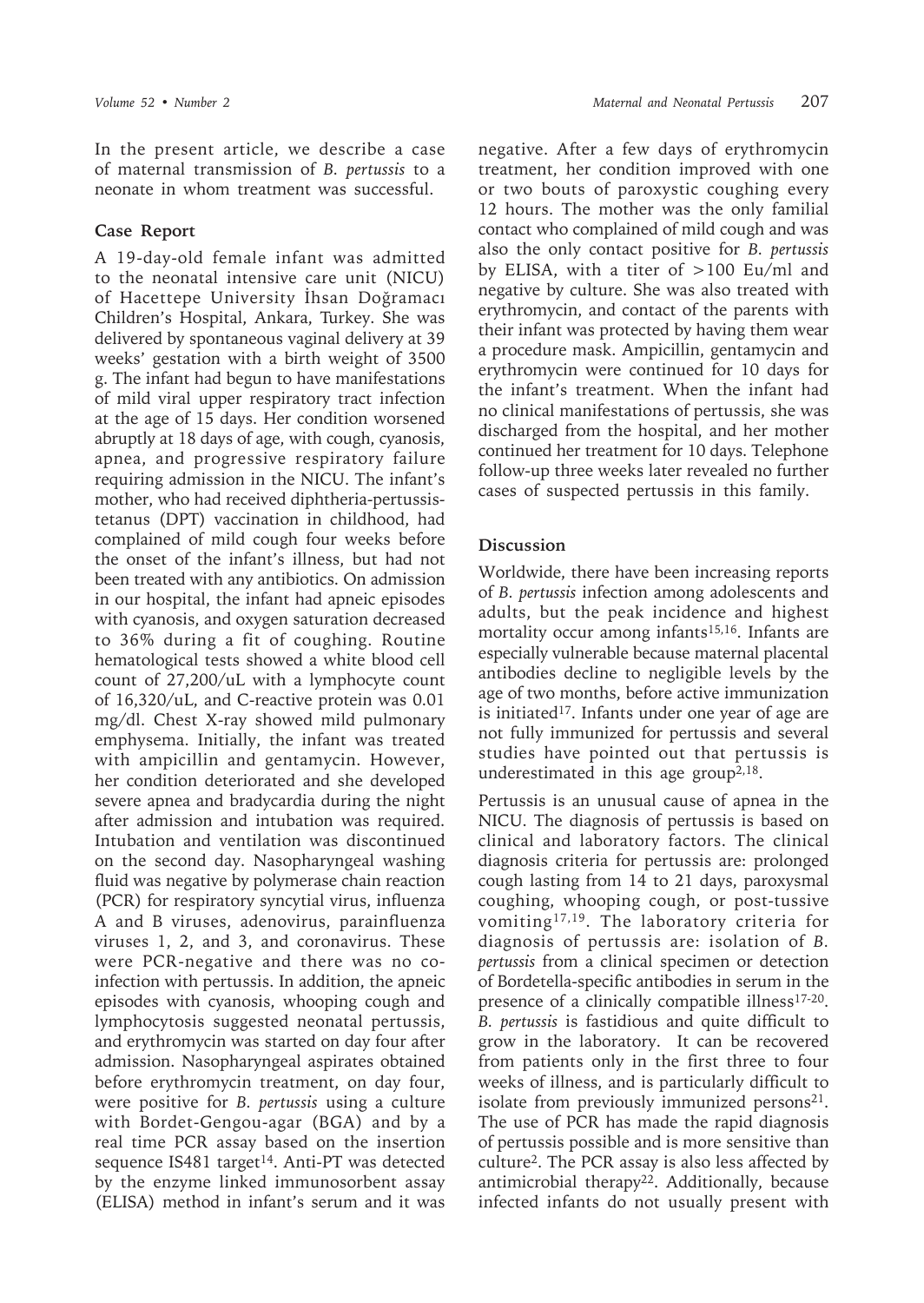symptoms of classic pertussis, clinicans need to adopt a high index of suspicion and use modern laboratory testing to assist in diagnosis.

Despite good vaccination coverage, recent studies indicate that young infants continue to suffer from pertussis. Infants <12 months constitute the highest proportion of hospitalizations, complications and even death because they have not completed their primary pertussis immunization<sup>23</sup>. In the present study, it was found that a female infant who was hospitalized in the NICU because of lower respiratory tract infection with apnea and nasopharyngeal aspirate was positive for *B. pertussis*. The source of the infection was probably the mother since she had begun to cough one month before her baby. When there are typical manifestations of the disease in the mother, serology tests should be performed for the diagnosis. Among immunized patients, especially adolescents and adults, a prolonged cough may be the only manifestation of pertussis. However, because of low antibody titers, the newborn faces severe disease<sup>16</sup>. Our case was culture-negative and the diagnosis was optimized by the use of ELISA. We found lymphocytosis to be an accurate criterion for the diagnosis of pertussis or for the severity of the cough, although such correlation had been demonstrated before<sup>18</sup>. We did not find a correlation between pertussis infection and other viral pathogens (co-infection), although co-infection of *B. pertussis* with respiratory syncytial virus (RSV) was also described in other studies24,25.

Among case-infants with an identifiable source, family members (at any age) were the main source of pertussis. Understanding the source of pertussis transmission to infants may provide new approaches to prevent pertussis in the most vulnerable infants. Various potential strategies have been reviewed or recommended in countries with the aim of better protecting infants against pertussis. These include selective vaccination of close contacts of neonates, universal adult immunization, adolescent or preschool pertussis boosters, and maternal immunization26. Waning of immunity in adults induced by vaccination and/or reduced levels of immunity from natural infection are important factors. Because vaccination has been reported to provide immunity against infection

for a maximum of 12 years, widespread immunization has reduced the potential for individuals to acquire long-lasting exposureinduced immunity<sup>27</sup>. Esen et al.<sup>28</sup> showed that estimated titers of protective antibody for newborns are absent in 43% of the women of childbearing age.

Potential strategies for decreasing pertussis infection and deaths from pertussis in early infancy include vaccination of neonates at birth and of mothers during pregnancy. The few reported studies that have compared infants receiving current routine vaccination schedules with infants receiving vaccination at birth found that, although antibody levels rise earlier, responses to later vaccine doses may be diminished<sup>4</sup>. Knuf et al.<sup>11</sup> showed that vaccination of newborn infants at age 2 to 5 days with an aP vaccine was safe, well tolerated, and resulted in earlier antibody responses, seen after the first dose of a DTaP combination vaccine.

As the routine vaccination for pertussis increases, the incidence of disease has markedly diminished, and parallel to this, incidence of exposure to pertussis in the public has decreased. This causes antibody titers in the population to be low and leaves adolescents and women of childbearing age at risk of pertussis<sup>29</sup>. Immunity gained by pertussis vaccine lasts for a short time. When whole-cell and acellular vaccines are compared, the immunity seems longer (10-14 years) with whole-cell vaccine. Whole-cell vaccines are known to be highly effective but have been associated with frequent local and systemic reactions<sup>30</sup>.

In Turkey, routine childhood pertussis immunization with whole cell pertussis vaccine (DTP) has been given since 1968. Pertussis vaccine has been administered in the 2nd, 3rd, and 4th months of life, in combination with a booster dose administered between the 16th and 24th months31. Consequently, the four doses of infant pertussis vaccination administered in Turkey are not sufficient for long-lasting protection against the infection. A large number of schoolchildren, adolescents, and adults are susceptible to pertussis infection, and thus improvement in vaccination procedures in our country is necessary. In 2005, two Tdap (tetanus toxoid, reduced diphtheria toxoid, aP) vaccines were licensed in the United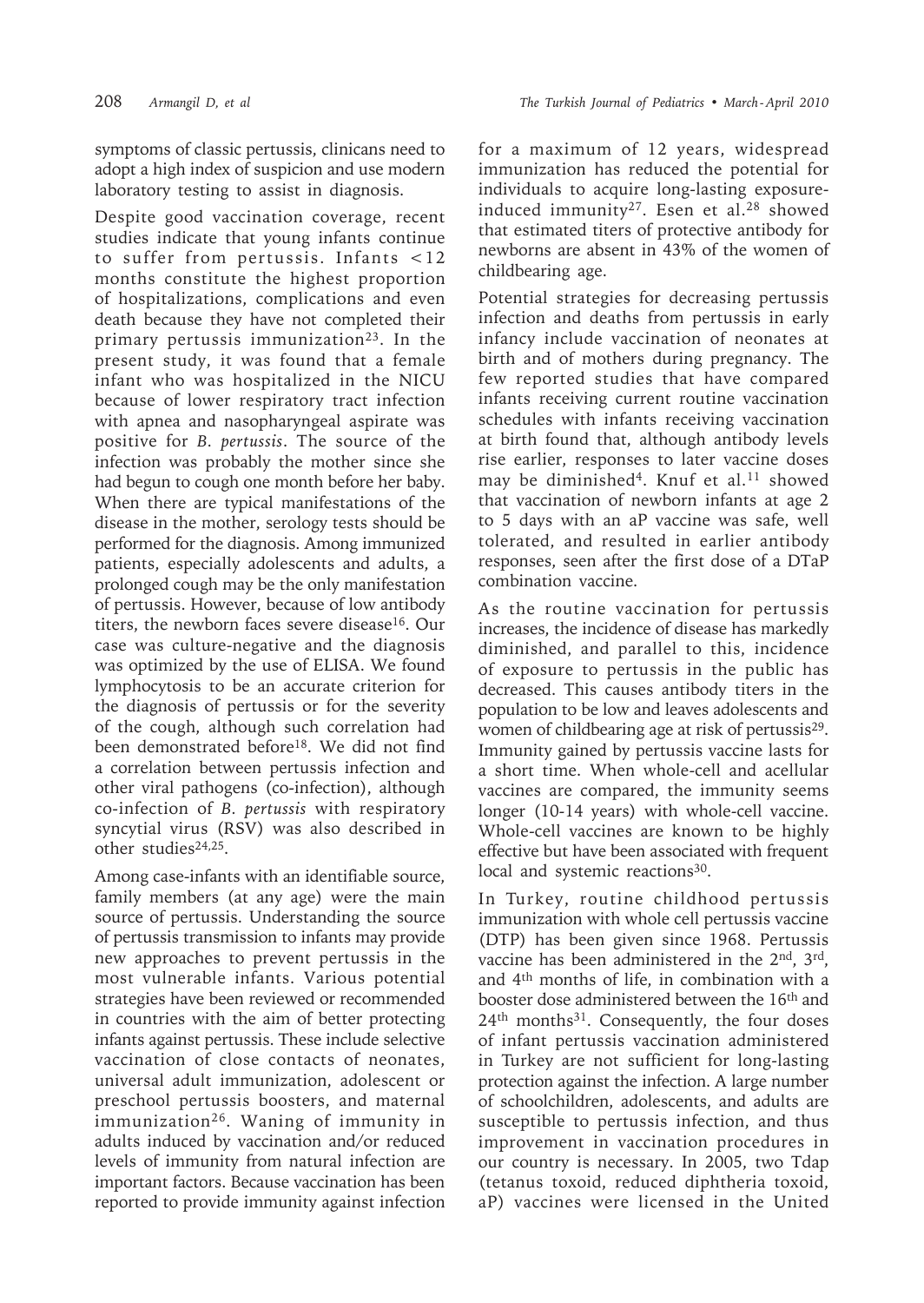States: ADACEL® (Sanofi Pasteur, Swiftwater, PA) for use in persons aged 11-64 years and BOOSTRIX® (GlaxoSmithKline Biologicals, Rixensart, Belgium) for persons aged 10-18 years32. Both vaccines are licensed for singledose administration. aP vaccines formulated with tetanus and diphtheria toxoids also are available for adults and adolescents in other countries, including an increasing number of European countries<sup>33,34</sup>. Canada, France, Germany, Italy, Spain, New Zealand and the United States use pertussis vaccine as a routine adolescent vaccination, and in the United States, not only the pregnants but also adults are recommended to have routine vaccination with aP vaccine boosters<sup>30</sup>. DTap-inactivated poliovirus vaccine (IPV) was licensed in Turkey (ADACEL-POLIO) for adolescents<sup>35</sup>. Vaccinating adults and adolescents using Tdap reduces the burden of pertussis among vaccine recipients and might prevent transmission of *B. pertussis* to infants36.

The Advisory Committee for Immunization Practices (ACIP) recommendations encourage adult and adolescent women of childbearing age to receive Tdap at a routine health assessment before conception to prevent the morbidity of pertussis that could occur during pregnancy and encourage use of Tdap among adults and adolescents who anticipate contact with an infant aged <12 months both for personal protection and to reduce the risk for transmitting *B. pertussis* to the infants37. The adult formulation five component aP vaccine given as TdaP-IPV is safe and immunogenic in adolescents and adults and is a candidate vaccine for adolescent and adult immunization programs. Booster doses of pertussis vaccine for pre-school children, adolescents, and for the households of pregnant women might be considered35.

## **REFERENCES**

- 1. Halasa NB, O'Shea A, Shi JR, LaFleur BJ, Edwards KM. Poor immune responses to a birth dose of diphtheria, tetanus, and acellular pertussis vaccine. J Pediatr 2008; 153: 327-332.
- 2. Greenberg D, Bamberger E, Ben-Shimol S, Gershtein R, Golan D, Srugo I. Pertussis is underdiagnosed in infants hospitalized with lower respiratory tract infection in the pediatric intensive care unit. Med Sci Monit 2007; 13: 475-480.
- 3. World Health Organization. Pertussis: immunization surveillance, assessment and monitoring. http://www. who.int/immunization\_monitoring/diseases/pertussis/ en/index.html. Accessed 6 June 2008.
- 4. Wood N, Quinn HE, McIntyre P, Elliott E. Pertussis in infants: preventing deaths and hospitalisations in the very young. Paediatr Child Health 2008; 44: 161- 165.
- 5. Crowcroft NS, Andrews N, Rooney C, Brisson M, Miller E. Deaths from pertussis are underestimated in England. Arch Dis Child 2002; 86: 336–338.
- 6. Crowcroft NS, Pebody R. Recent developments in pertussis. Lancet 2006; 367: 1926–1936.
- 7. General Directorate of Primary Health Care of the Ministry of Health, Turkey. The Annual 2001. General Directorate of Primary Health Care and Health Projects General Coordination Unit, Ministry of Health of Turkey. Ankara: 2002.
- 8. Esen B, Coplu N, Kurtoglu D, Gozalan A, Akin L. Prevalence of high antibody titers of pertussis in Turkey: reflection of circulating microorganism and a threat to infants. J Clin Lab Anal 2007; 21: 154-161.
- 9. Dilli D, Bostanci I, Dallar Y, Buzgan T, Irmak H, Torunoğlu MA. Recent findings on pertussis epidemiology in Turkey. Eur J Clin Microbiol Infect Dis 2008; 27: 335-341.
- 10. Le T, Cherry JD, Chang S-J, et al. Immune responses and antibody decay after immunization of adolescents and adults with an acellular pertussis vaccine: the APERT study. J Infect Dis 2004; 190: 535-544.
- 11. Knuf M, Schmitt HJ, Wolter J, et al. Neonatal vaccination with an acellular pertussis vaccine accelerates the acquisition of pertussis antibodies in infants. J Pediatr 2008; 152: 655-660.
- 12. Wendelboe AM, Van Rie A, Salmaso S, Englund JA. Duration of immunity against pertussis after natural infection or vaccination. Pediatr Infect Dis J 2005; 24: 58-61.
- 13. Guiso N, Njamkepo E, Vié le Sage F, et al. Long-term humoral and cell-mediated immunity after acellular pertussis vaccination compares favorably with wholecell vaccines 6 years after booster vaccination in the second year of life. Vaccine 2007; 25: 1390-1397.
- 14. Templeton KE, Scheltinga SA, van der Zee A, et al. Evaluation of real-time PCR for detection of and discrimination between Bordetella pertussis, Bordetella parapertussis, and Bordetella holmesii for clinical diagnosis. J Clin Microbiol 2003; 41: 4121-4126.
- 15. Tanaka M, Vitek CR, Pascual FB, Bisgard KM, Tate JE, Murphy TV. Trends in pertussis among infants in the US, 1980-1999. JAMA 2003; 290: 2968-2975.
- 16. von Konig CH, Halperin S, Riffelmann M, Guiso N. Pertussis of adults and infants. Lancet Infect Dis 2002; 2: 744-750.
- 17. Healy CM, Munoz FM, Rench MA, Halasa NB, Edward KM, Baker CJ. Prevalence of pertussis antibodies in maternal delivery, cord and infant serum. J Infect Dis 2004; 190: 335-340.